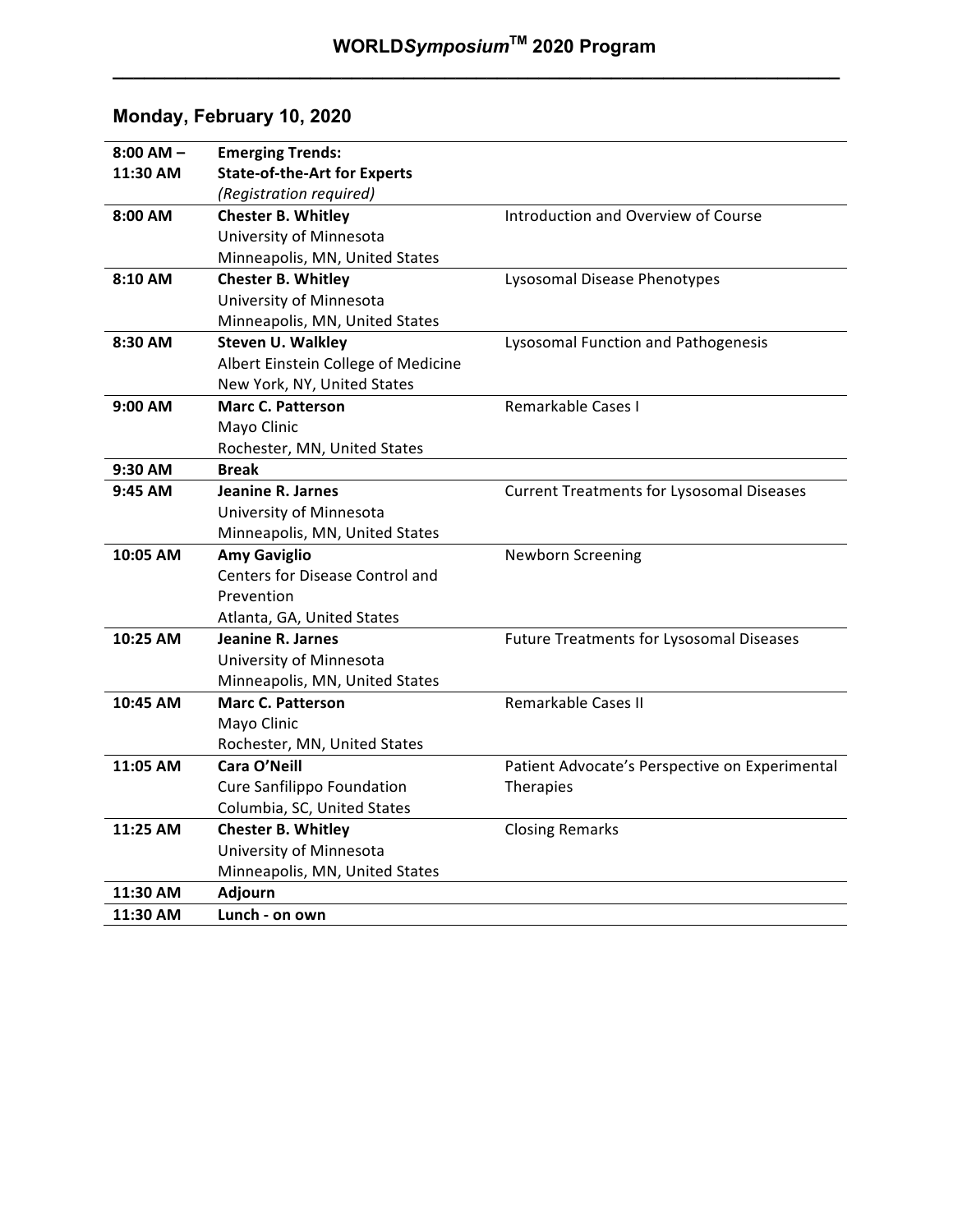| 1:00 PM | <b>Chester B. Whitley</b><br>University of Minnesota                                                                  | Welcome and 2020 Young Investigator Award<br>Presentation                                                                                                                            |
|---------|-----------------------------------------------------------------------------------------------------------------------|--------------------------------------------------------------------------------------------------------------------------------------------------------------------------------------|
| 1:15 PM | Minneapolis, MN, United States<br>Soumeya Bekri<br>Rouen University Hospital<br>Rouen, France                         | Predictive biological patterns in Fabry disease<br>revealed by integrative omics machine<br>learning analysis                                                                        |
| 1:30 PM | Anastasia G. Henry<br><b>Denali Therapeutics</b><br>South San Francisco, CA, United<br><b>States</b>                  | Brain delivery and efficacy of an intravenously-<br>administered lysosomal enzyme using a blood-<br>brain barrier transport vehicle                                                  |
| 1:45 PM | Petra Oliva<br>ARCHIMEDlife<br>Vienna, Austria                                                                        | Differential diagnosis of Niemann-Pick disease<br>types A and B in cases of suspected Gaucher<br>disease                                                                             |
| 2:00 PM | <b>Shaun C. Bolton</b><br>University Hospital Birmingham NHS<br><b>Foundation Trust</b><br>Birmingham, United Kingdom | International Niemann-Pick Disease Registry<br>(INPDR): The characteristics of ASMD and NPC<br>patients                                                                              |
| 2:15 PM | <b>Ibane Abasolo</b><br>Vall d'Hebron Institute of Research<br>Barcelona, Spain                                       | Extracellular vesicles increase the enzymatic<br>activity of lysosomal proteins and improve the<br>efficacy of enzyme replacement therapy in<br>Fabry disease                        |
| 2:30 PM | <b>Behzad Najafian</b><br>University of Washington<br>Seattle, WA, United States                                      | Podocyte globotriaosylceramide (GL-3)<br>content in female adult patients with Fabry<br>disease and amenable mutations reduces<br>following 6 months of treatment with<br>migalastat |
| 2:45 PM | <b>Break</b>                                                                                                          |                                                                                                                                                                                      |
| 3:15 PM | <b>Weihua Tian</b><br>University of Copenhagen<br>Copenhagen, Denmark                                                 | Long-acting glyco-design (LAGD) for improved<br>kinetics and distribution of $\alpha$ -galactosidase A                                                                               |
| 3:30 PM | <b>Poulomee Bose</b><br>Centre Hospitalier Universitaire<br>Sainte-Justine (CHU St. Justine)<br>Montreal, QC, Canada  | Early synaptic dysfunction in MPS IIIC                                                                                                                                               |
| 3:45 PM | Takumi Era<br>IMEG, Kumamto University<br>Kumamoto, Japan                                                             | Presynaptic dysfunction in neurons derived<br>from Tay-Sachs-iPSCs                                                                                                                   |
| 4:00 PM | <b>Sarah Kim</b><br>University of Minnesota<br>Minneapolis, MN, United States                                         | Quantification of cerebrospinal fluid<br>chitotriosidase in a clinical laboratory is<br>validated for use in diagnosis and clinical trials                                           |
| 4:15 PM | <b>Mohammad A. Hossain</b><br><b>Advanced Clinical Research Centre</b><br>Kawasaki, Kanagawa, Japan                   | DNA methylation study of GLA gene and its<br>association with autophagy and clinical<br>severity of heterozygous Fabry disease<br>females                                            |
| 4:30 PM | <b>Poster Reception in Exhibit Hall</b>                                                                               |                                                                                                                                                                                      |
| 6:30 PM | Satellite Symposia - TBD                                                                                              |                                                                                                                                                                                      |

# **Disease Mechanisms, Pathology and Biomarkers**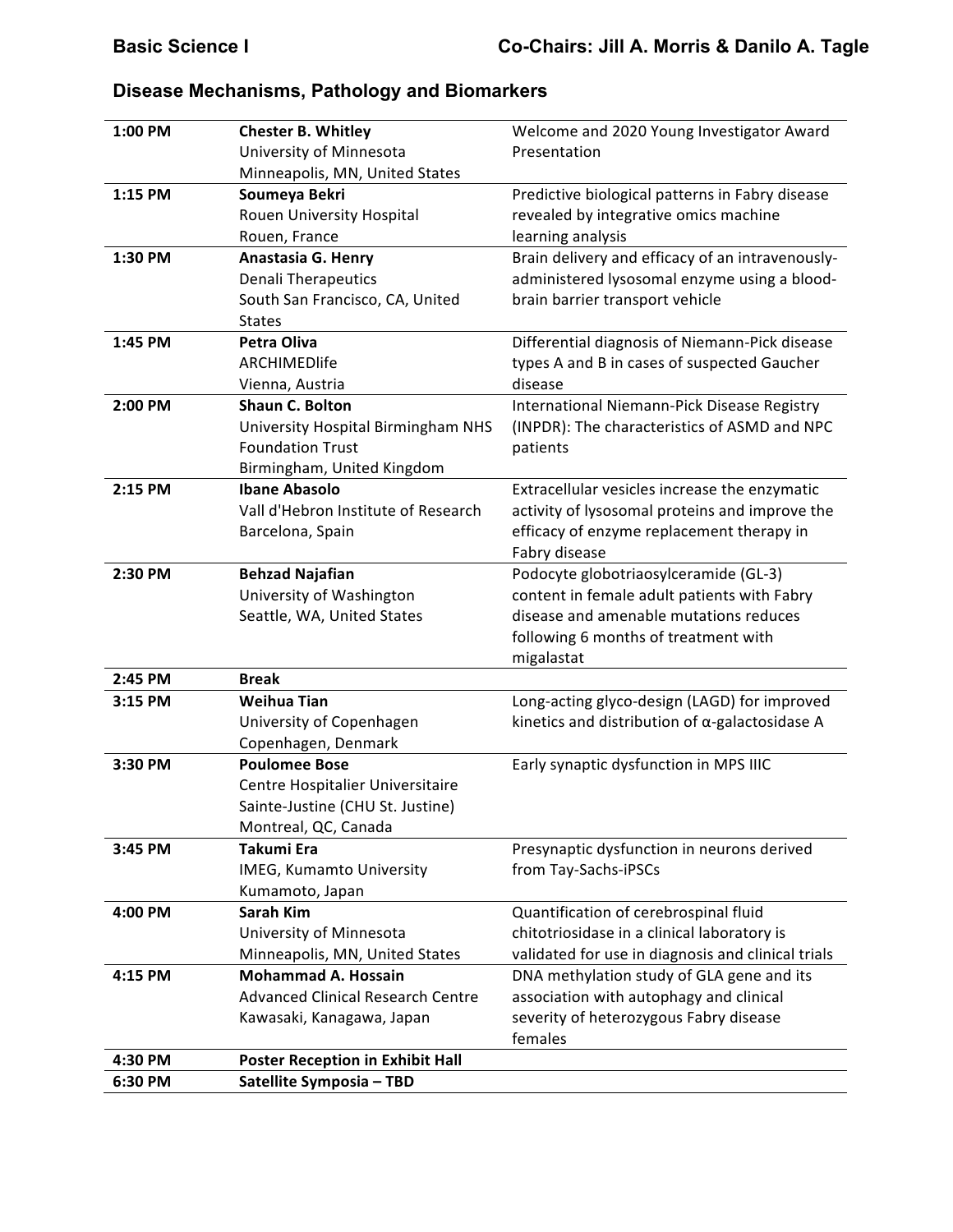# **Basic Science II Co-Chairs: Brian Bigger & Sarah Kim**

| 6:15 AM  | <b>Satellite Symposium</b>             |                                                             |
|----------|----------------------------------------|-------------------------------------------------------------|
| 6:15 AM  | <b>Satellite Symposium</b>             |                                                             |
| 7:30 AM  | <b>Chester B. Whitley</b>              | Welcome & Announcements                                     |
|          | University of Minnesota                | Presentation of 2020 Roscoe O. Brady Award                  |
|          | Minneapolis, MN, United States         | for Innovation and Accomplishment to                        |
|          |                                        | John F. Crowley                                             |
| 7:45 AM  | John F. Crowley                        | Innovation Award Speaker:                                   |
|          | Amicus Therapeutics, Inc               | The Moral Obligation to Ensure Access to                    |
|          | Cranbury, NJ, United States            | Medicines for All Patients in Need                          |
| 8:15 AM  | Jeffrey Y. Huang                       | Longitudinal assessment and immune                          |
|          | Children's Hospital of Orange County   | response to recombinant GAA in CRISPR-Cas9                  |
|          | Orange, CA, United States              | generated Pompe disease knock-in mice                       |
| 8:30 AM  | <b>Maria Dolores Ledesma</b>           | Inhibition of fatty acid amide hydrolase                    |
|          | Centro Biologia Molecular Severo       | prevents pathology in a mouse model of acid                 |
|          | Ochoa                                  | sphingomyelinase deficiency by rescuing                     |
|          | Madrid, Spain                          | downregulated endocannabinoid signalling                    |
| 8:45 AM  | Rebecca C. Ahrens-Nicklas              | Efficacy of cell-type specific rescue in a new              |
|          | The Children's Hospital of             | mouse model of CLN3 disease                                 |
|          | Philadelphia                           |                                                             |
|          | Philadelphia, PA, United States        |                                                             |
| 9:00 AM  | Vera Niederkofler                      | Neuroinflammation in mouse models of two                    |
|          | <b>QPS Austria GmbH</b>                | different lysosomal diseases                                |
|          | Grambach, Austria                      |                                                             |
| 9:15 AM  | Kimmo Lehtimäki                        | Longitudinal characterization of the CIn8 <sup>mnd-/-</sup> |
|          | <b>Charles River Discovery</b>         | mouse model of CLN8 Batten disease fine                     |
|          | Kuopio, Finland                        | motor performance, retinal degeneration,                    |
|          |                                        | brain pathology, and metabolic changes                      |
| 9:30 AM  | Lalitha Belur                          | Systemic high-level IDUA enzyme activity with               |
|          | University of Minnesota                | correction of neurologic deficit in MPS I mice              |
|          | Minneapolis, MN, United States         | by ex vivo lentiviral transduction of                       |
|          |                                        | hematopoietic stem cells                                    |
| 9:45 AM  | <b>Break &amp; Exhibits</b>            |                                                             |
| 10:15 AM | Dao Pan                                | miR-143 regulates lysosomal enzyme                          |
|          | Cincinnati Children's Hospital Medical | transport across blood-brain barrier and                    |
|          | Center                                 | improves CNS treatment for Hurler syndrome                  |
|          | Cincinnati, OH, United States          |                                                             |
| 10:30 AM | Natalia Gomez-Ospina                   | Monocyte lineage-specific glucocerebrosidase                |
|          | <b>Stanford University</b>             | expression in human hematopoietic stem                      |
|          | Stanford, CA, United States            | cells: A universal genome editing strategy for              |
|          |                                        | Gaucher disease                                             |
| 10:45 AM | <b>Malte Lenders</b>                   | Neutralizing anti-drug antibodies inhibit                   |
|          | University Hospital Muenster           | endothelial enzyme uptake and activity in                   |
|          | Muenster, Germany                      | Fabry disease                                               |

# **Developing Therapeutic Approaches in the Laboratory**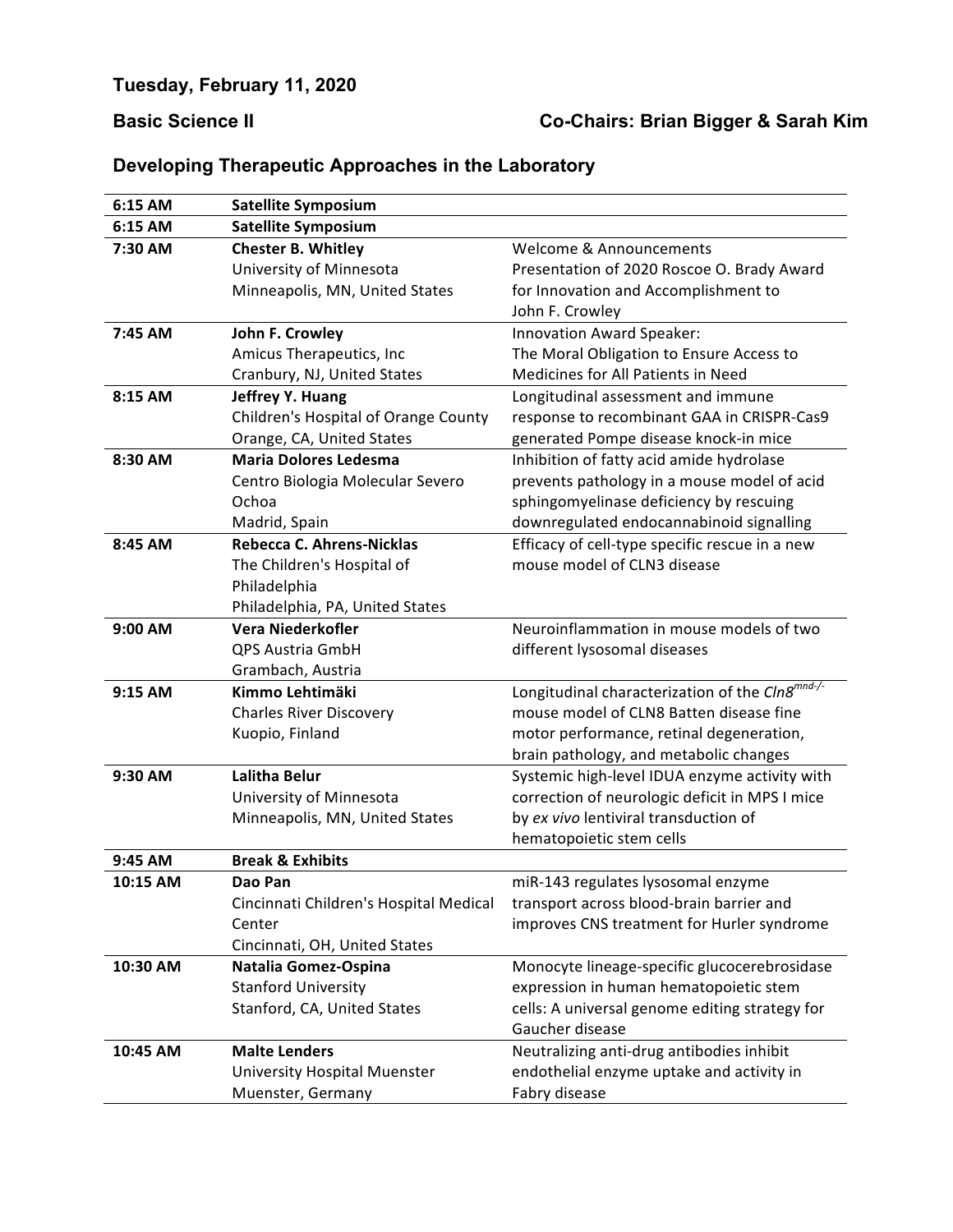| 11:00 AM | <b>Zully Pulido</b>                  | Recombinant hexosaminidases conjugated to        |
|----------|--------------------------------------|--------------------------------------------------|
|          | Pontificia Universidad Javeriana     | magnetite nanoparticles: Alternative             |
|          | Bogotá D.C., Colombia                | therapeutic treatment routes in GM2              |
|          |                                      | fibroblasts                                      |
| 11:15 AM | Elena V. Batrakova                   | Extracellular vesicles as drug delivery vehicles |
|          | University of North Carolina         | for lysosomal enzyme TPP1 to treat Batten        |
|          | Durham, NC, United States            | disease                                          |
| 11:30 AM | Lunch - on own or satellite symposia | Exhibit hall is open                             |
| 11:45 AM | <b>Satellite Symposium</b>           |                                                  |
| 11:45 AM | <b>Satellite Symposium</b>           |                                                  |
|          |                                      |                                                  |

# **Translational Research I Co-Chairs: Joseph J. Orsini & Amy Gaviglio**

| 1:00 PM | <b>Brian Kevany</b>                     | A novel AAV capsid with improved tropism to     |
|---------|-----------------------------------------|-------------------------------------------------|
|         | <b>Abeona Therapeutics</b>              | heart, kidney and PNS for treatment of Fabry    |
|         | Cleveland, OH, United States            | disease                                         |
| 1:15 PM | Li Ou                                   | Liver-targeting gene editing achieves           |
|         | University of Minnesota                 | significant neurological benefits in MPS I mice |
|         | Minneapolis, MN, United States          |                                                 |
| 1:30 PM | <b>Scott Kerns</b>                      | Combination AAV delivery to target vision loss  |
|         | <b>Abeona Therapeutics</b>              | and CNS manifestations in CLN3 disease          |
|         | Cleveland, OH, United States            |                                                 |
| 1:45 PM | <b>Halil Dundar</b>                     | Triamterene-induced suppression of R227X        |
|         | Gazi University Faculty of Medicine     | premature termination codon in Fabry disease    |
|         | Ankara, Turkey                          |                                                 |
| 2:00 PM | <b>Marisa Eve Pulcrano</b>              | Translating a novel fetal therapy for lysosomal |
|         | University of California, San Francisco | diseases into clinical care: The race for       |
|         | San Francisco, CA, United States        | approval to treat one patient with              |
|         |                                         | mucopolysaccharidosis type VII                  |
| 2:15 PM | Paul J. Orchard                         | High dose hematopoietic stem cell               |
|         | University of Minnesota                 | transplantation leads to rapid hematopoietic    |
|         | Minneapolis, MN, United States          | and microglial recovery and disease correction  |
|         |                                         | in a mouse model of Hurler syndrome             |
| 2:30 PM | Ari Zimran                              | Real life data on the safety and efficacy of    |
|         | Shaare Zedek Medical Center             | ambroxol for patients with Gaucher disease or   |
|         | Jerusalem, Israel                       | <b>GBA-related Parkinson disease</b>            |
| 2:45 PM | <b>Break &amp; Exhibits</b>             |                                                 |
| 3:15 PM | Michael H. Gelb                         | A universal newborn and diagnostic screening    |
|         | University of Washington                | platform for lysosomal diseases and beyond      |
|         | Seattle, WA, United States              |                                                 |
| 3:30 PM | <b>Melissa Wasserstein</b>              | "ScreenPlus": A comprehensive, dynamic,         |
|         | Children's Hospital at Montefiore       | multi-disorder newborn screening pilot          |
|         | Bronx, NY, United States                | program                                         |
| 3:45 PM | Ankit K. Desai                          | Benefits of prophylactic short-course           |
|         | Duke University                         | immunomodulation in patients with infantile     |
|         | Durham, NC, United States               | Pompe disease: Demonstration of long-term       |
|         |                                         | safety and efficacy in a large cohort           |
| 4:00 PM | Dominique P. Germain                    | The benefits, challenges and regional           |
|         | University of Versailles-               | differences of family screening in rare genetic |
|         | St. Quentin en Yvelines (UVSQ)          | diseases: Lessons from Fabry disease            |
|         | Montigny, France                        |                                                 |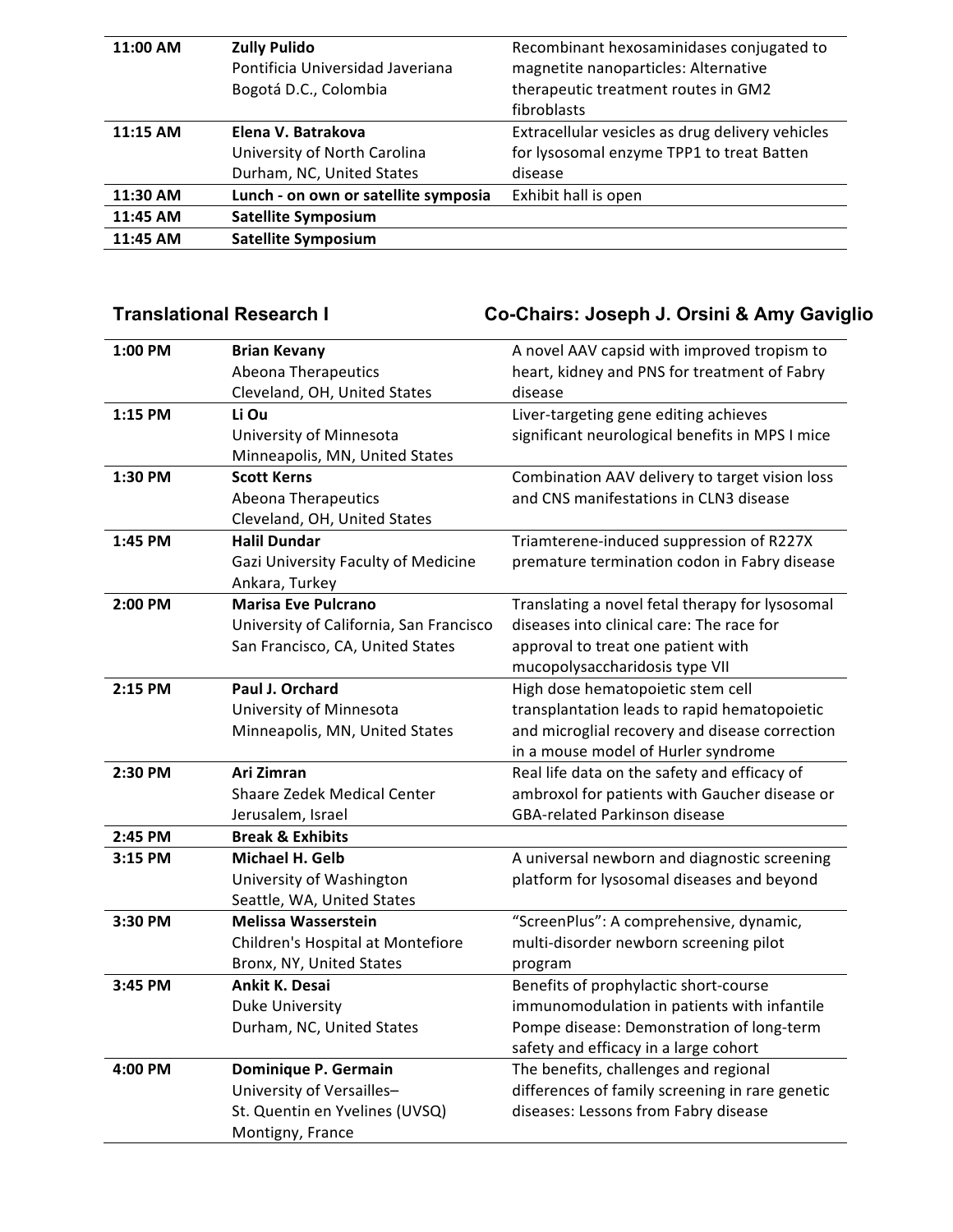| 4:15 PM | Dau-Ming Niu                            | Early detection of the irreversible cardiac |
|---------|-----------------------------------------|---------------------------------------------|
|         | Taipei Veterans General Hospital        | damages in the adults with late onset Fabry |
|         | Taipei, Taiwan                          | disease in a large cohort study via newborn |
|         |                                         | screening                                   |
| 4:30 PM | <b>Poster Reception in Exhibit Hall</b> |                                             |
| 6:30 PM | <b>Satellite Symposium</b>              |                                             |
| 6:30 PM | <b>Satellite Symposium</b>              |                                             |

# **Wednesday, February 12, 2020**

**Translational Research II Co-Chairs: Philip J. Brooks & Ellen Sidransky**

| 6:15 AM  | <b>Satellite Symposium</b>           |                                               |
|----------|--------------------------------------|-----------------------------------------------|
| 6:15 AM  | <b>Satellite Symposium</b>           |                                               |
| 7:30 AM  | <b>Chester B. Whitley</b>            | 2020 Patient Advocate Leader (PAL) Award      |
|          | University of Minnesota              | Announcement and Presentation to Cara         |
|          | Minneapolis, MN, United States       | O'Neill                                       |
| 7:45 AM  | <b>Chester B. Whitley</b>            | Keynote Address: Navigating Clinical Trials   |
|          | University of Minnesota              |                                               |
|          | Minneapolis, MN, United States       |                                               |
| 8:15 AM  | Nicholas A. Bascou                   | A prospective natural history study of        |
|          | University of Pittsburgh Medical     | metachromatic leukodystrophy: A 20 year       |
|          | Center (UPMC) Children's Hospital of | study                                         |
|          | Pittsburgh                           |                                               |
|          | Pittsburgh, PA, United States        |                                               |
| 8:30 AM  | Derralynn A. Hughes                  | First-in-human study of a liver-directed AAV  |
|          | University College London            | gene therapy (FLT190) in Fabry disease        |
|          | London, United Kingdom               |                                               |
| 8:45 AM  | <b>Margaret McGovern</b>             | Prospective study of the natural history of   |
|          | Stony Brook School of Medicine       | chronic acid sphingomyelinase deficiency in   |
|          | Stony Brook, NY, United States       | children and adults: Eleven years of          |
|          |                                      | observation                                   |
| 9:00 AM  | Donna L. Bernstein                   | Lysosomal acid lipase deficiency and          |
|          | Mount Sinai School of Medicine       | hematologic cancer predisposition             |
|          | New York, NY, United States          |                                               |
| 9:15 AM  | Jane Louise Kinsella                 | Case report of the first patient treated with |
|          | Royal Manchester Children's Hospital | ex-vivo autologous haematopoietic stem cell   |
|          | Manchester, United Kingdom           | gene therapy transplant in                    |
|          |                                      | mucopolysaccharidosis type IIIA               |
| 9:30 AM  | <b>Fulvio Mavilio</b>                | Pre-clinical safety and efficacy findings of  |
|          | <b>Audentes Therapeutics</b>         | AT845, a novel gene replacement therapy for   |
|          | San Francisco, CA, United States     | Pompe disease targeting skeletal muscle and   |
|          |                                      | heart                                         |
| 9:45 AM  | <b>Break &amp; Exhibits</b>          |                                               |
| 10:15 AM | George Karkashadze                   | Abnormalities in the cerebral cortex in       |
|          | Scientific Research Institute of     | Gaucher disease type 1: Findings from the     |
|          | Pediatrics and Child Health CCH      | ENIGMA storage disease working group          |
|          | RAOS                                 |                                               |
|          | Moscow, Russian Federation           |                                               |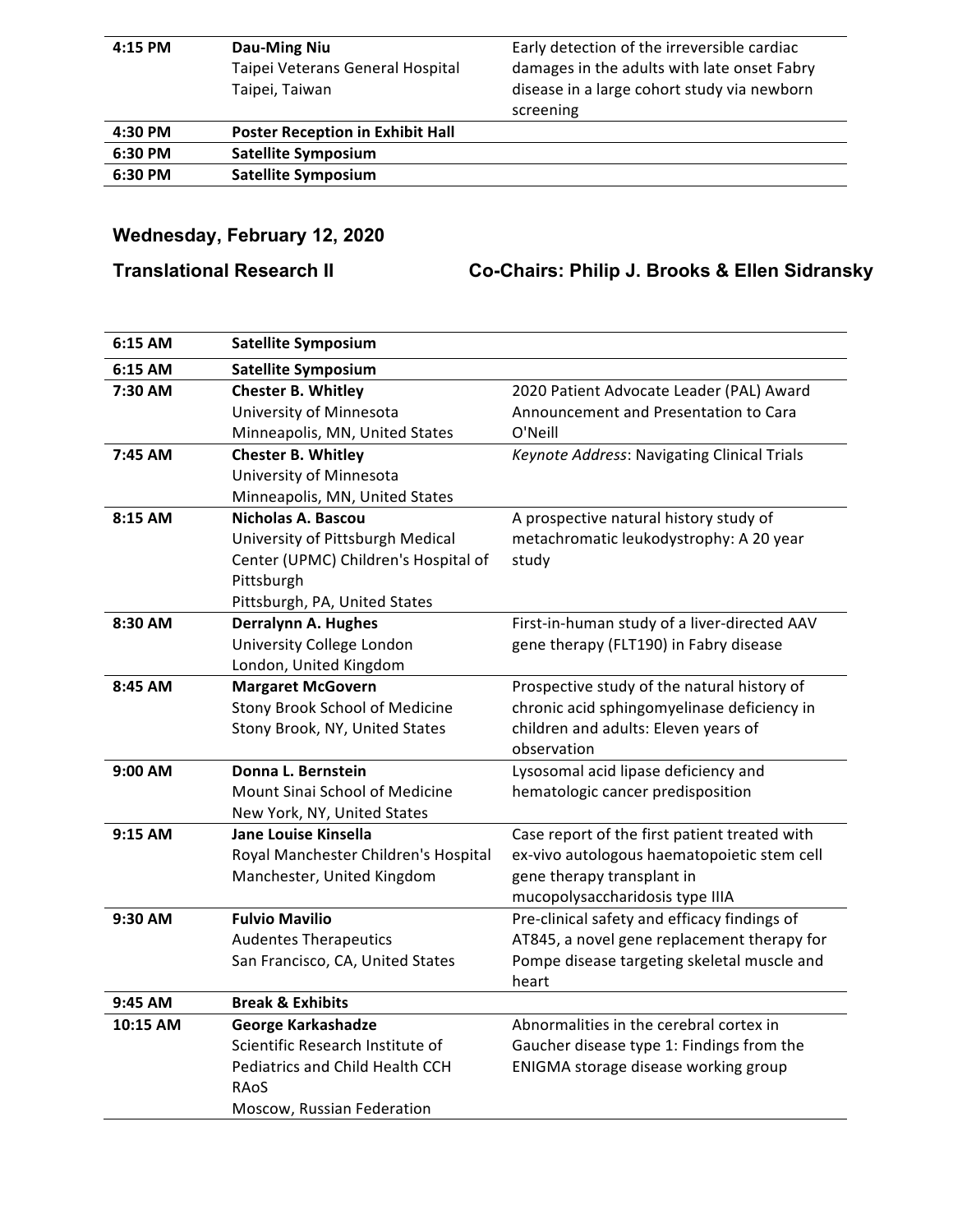| 10:30 AM | Erik A. Lykken                       | Combination intrathecal and intravenous gene    |
|----------|--------------------------------------|-------------------------------------------------|
|          | University of Texas (UT)             | therapy reveals a dominant role for treatment   |
|          | Southwestern Medical Center          | age in determining survival and behavioral      |
|          | Dallas, TX, United States            | outcomes in the mouse model of infantile        |
|          |                                      | neuronal ceroid lipofuscinosis                  |
| 10:45 AM | <b>Jacinthe Gingras</b>              | HMI-202: Investigational gene therapy for       |
|          | <b>Homology Medicines</b>            | treatment of metachromatic leukodystrophy       |
|          | Bedford, MA, United States           | (MLD)                                           |
| 11:00 AM | <b>Umut Cagin</b>                    | Liver expression of secretable GAA rescues      |
|          | Genethon                             | advanced Pompe disease at the biochemical,      |
|          | Évry, France                         | functional, and transcriptional level in Gaa-/- |
|          |                                      | mice                                            |
| 11:15 AM | Carlos J. Miranda                    | One-off liver directed AAV gene therapy         |
|          | <b>Freeline Therapeutics</b>         | achieves long term uptake of acid beta-         |
|          | Stevenage, United Kingdom            | glucocerebrosidase by macrophages of            |
|          |                                      | affected tissues in Gaucher disease             |
| 11:30 AM | Lunch - on own or satellite symposia | Exhibit Hall is open                            |
| 11:45 AM | <b>Satellite Symposium</b>           |                                                 |
| 11:45 AM | <b>Satellite Symposium</b>           |                                                 |

### **Clinical Trials I Co-Chairs: Stephen C. Groft & Tiina K. Urv**

### **1:00 PM John Mitchell** Montreal Children's Hospital Montreal, QC, Canada Farber disease (acid ceramidase deficiency) natural history study: Prospective and retrospective clinical data **1:15 PM Manisha Balwani** Icahn School of Medicine at Mount Sinai Hospital New York, NY, United States Clinical manifestations of lysosomal acid lipase deficiency (LAL-D): The international LAL-D Registry **1:30 PM Christoph Schwering** University Medical Center Hamburg-Eppendorf Hamburg, Germany Development of the "Hamburg best practice guidelines for ICV-enzyme replacement therapy (ERT) in CLN2 disease" based on 5 years treatment experience in 48 patients **1:45 PM George Diaz** Icahn School of Medicine at Mount Sinai New York, NY, United States Preliminary data from first clinical trial of enzyme replacement therapy with olipudase alfa in pediatric patients with chronic visceral and neurovisceral acid sphingomyelinase deficiency **2:00 PM Nuthana Prathivadi Bhayankaram** Royal Manchester Children's Hospital Manchester, United Kingdom Umbilical cord blood transplant is the preferred stem cell source in children with MPS IH (Hurler syndrome) undergoing hematopoietic stem cell transplantation **2:15 PM Kevin M. Flanigan** Nationwide Children's Hospital Columbus, OH, United States Interim results of Transpher A, a multicenter, single-dose, phase 1/2 clinical trial of ABO-102 gene therapy for Sanfilippo syndrome type A (mucopolysaccharidosis type IIIA)

### **Clinical Trials for Registration**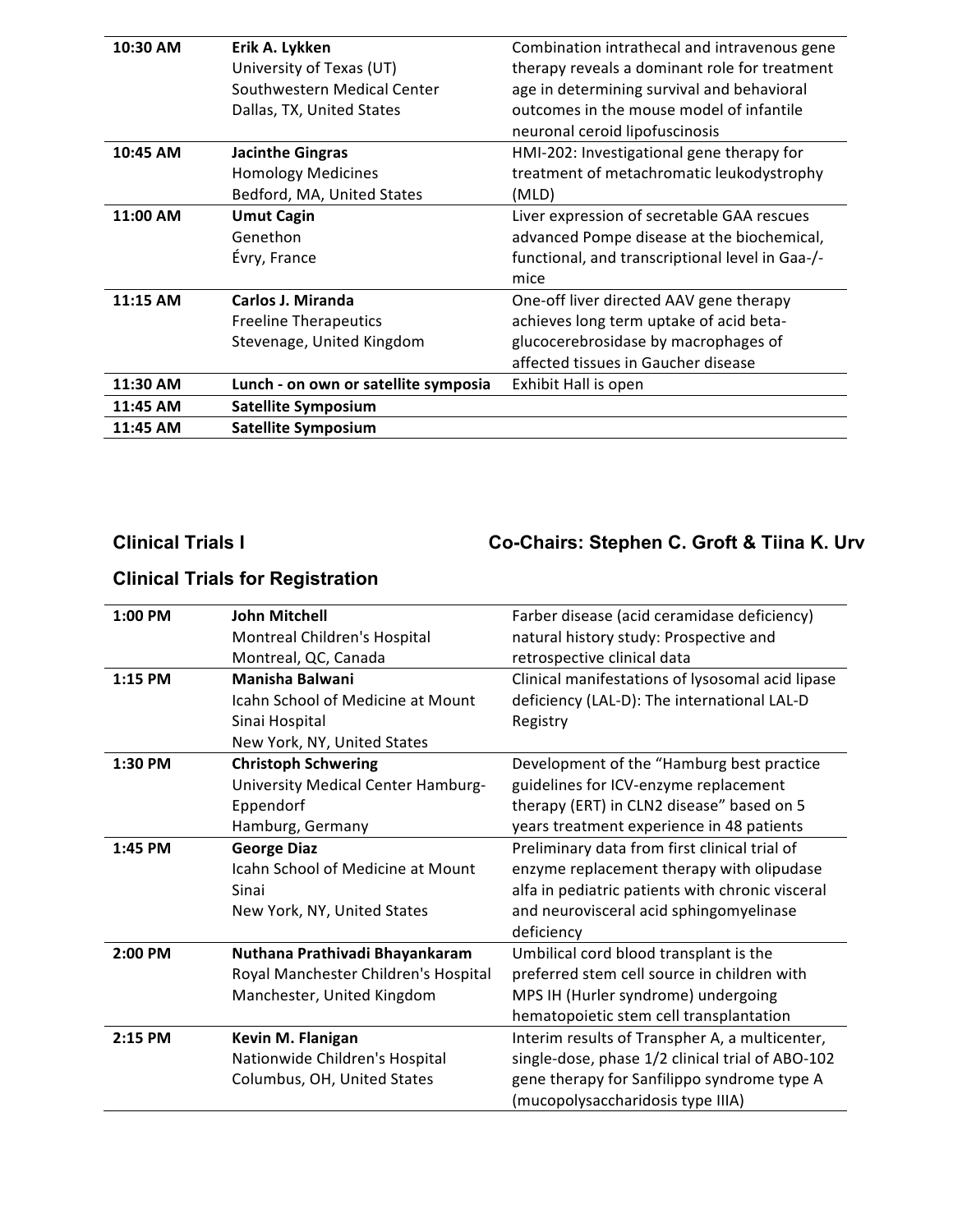| 2:30 PM | <b>Frits Wijburg</b>                    | Phase 2-3 gene therapy trial using adeno-        |
|---------|-----------------------------------------|--------------------------------------------------|
|         | Amsterdam UMC                           | associated virus vector for patients with        |
|         | Amsterdam, Netherlands                  | mucopolysaccharidosis type IIIA                  |
| 2:45 PM | <b>Break &amp; Exhibits</b>             |                                                  |
| 3:15 PM | Kim L. McBride                          | Safety, tolerability and preliminary evidence of |
|         | Nationwide Children's Hospital          | biopotency in Transpher B, a multicenter,        |
|         | Columbus, OH, United States             | single-dose, phase 1/2 clinical trial of ABO-101 |
|         |                                         | gene therapy for Sanfilippo syndrome type B      |
|         |                                         | (mucopolysaccharidosis type IIIB)                |
| 3:30 PM | <b>Raymond Y. Wang</b>                  | Long-term safety and efficacy of vestronidase    |
|         | Children's Hospital of Orange County    | alfa, rhGUS enzyme replacement therapy, in       |
|         | (CHOC) Children's Specialists           | subjects with mucopolysaccharidosis type VII     |
|         | Orange, CA, United States               |                                                  |
| 3:45 PM | Julia B. Hennermann                     | Puberty, fertility and pregnancy in patients     |
|         | University Medical Center Mainz         | with mucopolysaccharidosis and                   |
|         | Mainz, Germany                          | mucolipidosis: A multicentre cross-sectional     |
|         |                                         | study                                            |
| 4:00 PM | Torayuki Okuyama                        | Therapy for MPS II with an intravenous blood-    |
|         | National Center for Child Health and    | brain barrier-crossing enzyme (JR-141): 26-      |
|         | Development                             | week results from a phase 3 study in Japan       |
|         | Tokyo, Japan                            | suggesting significant efficacy against central  |
|         |                                         | nervous system and systemic symptoms             |
| 4:15 PM | <b>Marc Patterson</b>                   | Efficacy and safety of arimoclomol in patients   |
|         | Mayo Clinic                             | with Niemann-Pick disease type C: Results        |
|         | Rochester, MN, United States            | from a double-blind, randomized placebo-         |
|         |                                         | controlled trial with a novel treatment          |
| 4:30 PM | <b>Poster Reception in Exhibit Hall</b> |                                                  |
| 6:30 PM | <b>Satellite Symposium</b>              |                                                  |

# **Thursday, February 13, 2020**

**Clinical Trials II Co-Chairs: Yoshikatsu Eto & Priya S. Kishnani**

### **Clinical Outcomes**

| 6:15 AM   | <b>Satellite Symposium</b>          |                                              |
|-----------|-------------------------------------|----------------------------------------------|
| 6:15 AM   | <b>Satellite Symposium</b>          |                                              |
| $7:25$ AM | <b>Chester B. Whitley</b>           | Welcome                                      |
|           | University of Minnesota             |                                              |
|           | Minneapolis, MN, United States      |                                              |
| 7:30 AM   | <b>Peter Marks</b>                  | Keynote Address: The Shift from Personalized |
|           | Center for Biologics Evaluation and | to Individualized Therapies                  |
|           | Research                            |                                              |
|           | U.S. Food and Drug Administration   |                                              |
|           | Silver Spring, MD, United States    |                                              |
| $8:00$ AM | Samuel Gröschel                     | Effect of intrathecal recombinant human      |
|           | University Children's Hospital      | arylsulfatase A enzyme replacement therapy   |
|           | Tübingen, Germany                   | on structural brain MRI in children with     |
|           |                                     | metachromatic leukodystrophy                 |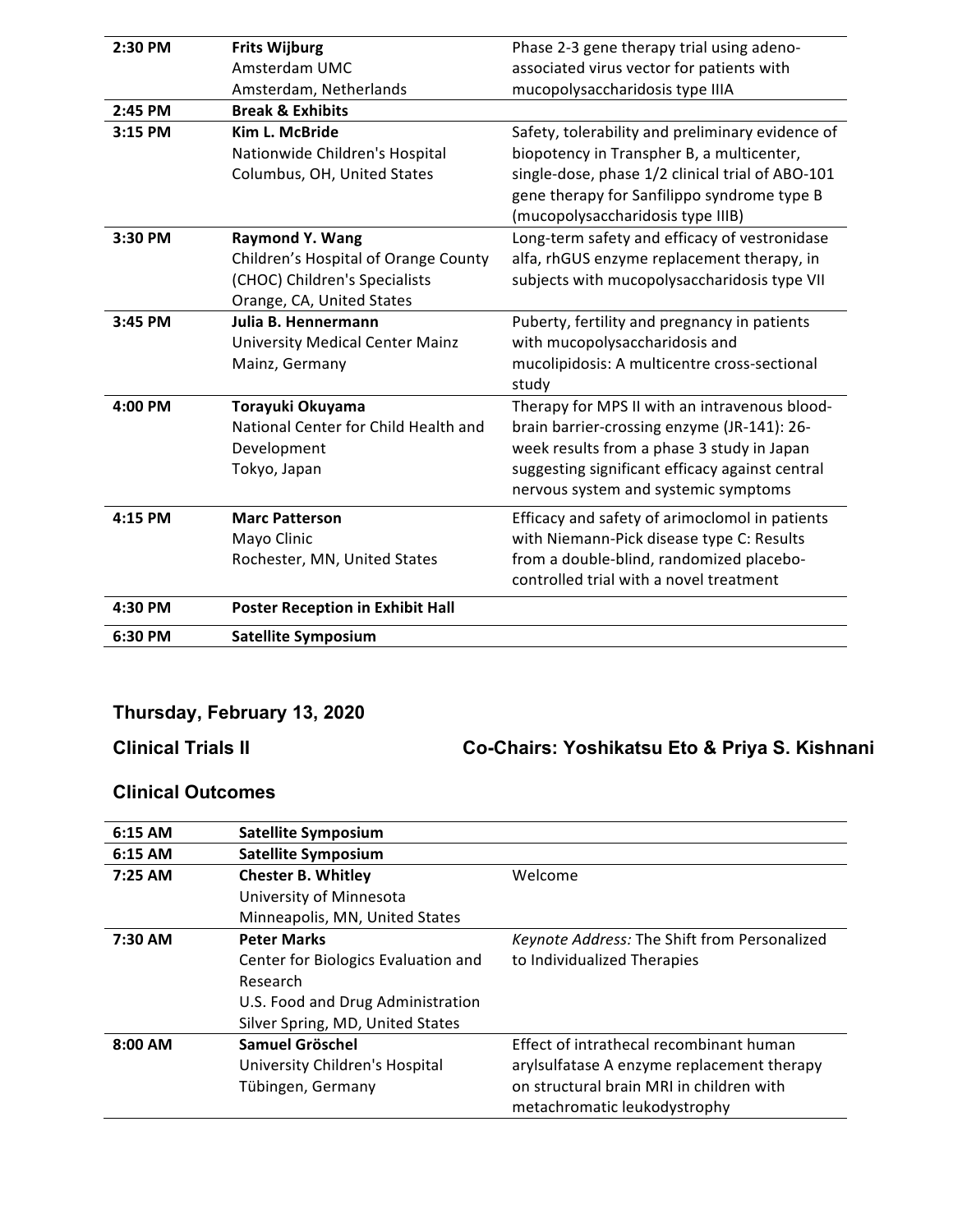| 8:15 AM  | <b>Francesca Fumagalli</b>                                            | Lentiviral hematopoietic stem and progenitor                                             |
|----------|-----------------------------------------------------------------------|------------------------------------------------------------------------------------------|
|          | San Raffaele Telethon Institute for                                   | cell gene therapy (HSPC-GT) for                                                          |
|          | Gene Therapy (SR-TIGET), IRCCS San                                    | metachromatic leukodystrophy (MLD): Clinical                                             |
|          | Raffaele Scientific Institute                                         | outcomes from 33 patients                                                                |
|          | Milano, Italy                                                         |                                                                                          |
| 8:30 AM  | <b>Emily de los Reyes</b>                                             | Single-dose AAV9-CLN6 gene transfer                                                      |
|          | Nationwide Children's Hospital                                        | stabilizes motor and language function in                                                |
|          | Columbus, OH                                                          | CLN6-type Batten disease: Interim results from                                           |
|          | <b>David G. Warnock</b>                                               | the first clinical gene therapy trial                                                    |
| 8:45 AM  |                                                                       | Pegunigalsidase alfa, a novel PEGylated ERT,                                             |
|          | University of Alabama                                                 | evaluated in Fabry disease patients with<br>progressing kidney disease, RCT study design |
| 9:00 AM  | Birmingham, CA, United States<br><b>Christoph Wanner</b>              | Rationale and design of the MODIFY study: A                                              |
|          | University of Würzburg                                                | phase 3 multicenter, double-blind,                                                       |
|          | Würzburg, Germany                                                     | randomized, placebo-controlled, parallel-                                                |
|          |                                                                       | group study to determine the efficacy and                                                |
|          |                                                                       | safety of lucerastat oral monotherapy in adult                                           |
|          |                                                                       | subjects                                                                                 |
| 9:15 AM  | <b>Raphael Schiffmann</b>                                             | Venglustat combined with imiglucerase                                                    |
|          | <b>Baylor Research Institute</b>                                      | positively affects neurological features and                                             |
|          | Dallas, TX, United States                                             | brain connectivity in adults with Gaucher                                                |
|          |                                                                       | disease type 3                                                                           |
| 9:30 AM  | <b>Pramod K. Mistry</b>                                               | Individual patient responses to eliglustat in                                            |
|          | Yale University School of Medicine                                    | treatment-naïve adults with Gaucher disease                                              |
|          | New Haven, CT, United States                                          | type 1: Final data from the phase 3 ENGAGE                                               |
|          |                                                                       | trial                                                                                    |
| 9:45 AM  | <b>Break</b>                                                          |                                                                                          |
| 10:15 AM | <b>David Kronn</b>                                                    | Mini-COMET study: Safety, immunogenicity,                                                |
|          | New York Medical College                                              | and preliminary efficacy for repeat                                                      |
|          | Valhalla, NY, United States                                           | avalglucosidase alfa dosing in patients with                                             |
|          |                                                                       | infantile-onset Pompe disease (IOPD) who                                                 |
|          |                                                                       | were previously treated with alglucosidase                                               |
|          |                                                                       | alfa and demonstrated clinical decline                                                   |
| 10:30 AM | Mazen M. Dimachkie                                                    | NEO1 and NEO-EXT studies: Long-term safety                                               |
|          | University of Kansas Medical Center<br>Kansas City, KS, United States | and exploratory efficacy of repeat<br>avalglucosidase alfa dosing for 5.5 years in       |
|          |                                                                       | late-onset Pompe disease patients                                                        |
| 10:45 AM | <b>Stephanie Austin</b>                                               | Extended treatment with VAL-1221, a novel                                                |
|          | Duke University                                                       | protein targeting cytoplasmic glycogen, in                                               |
|          | Durham, NC, United States                                             | patients with late-onset Pompe disease                                                   |
| 11:00 AM | <b>Paul Harmatz</b>                                                   | A new randomized placebo controlled study to                                             |
|          | University of California - San                                        | establish the safety and efficacy of velmanase                                           |
|          | Francisco (UCSF) Benioff Children's                                   | alfa (human recombinant alpha-mannosidase)                                               |
|          | Hospital                                                              | enzyme replacement therapy for the                                                       |
|          | Oakland, CA, United States                                            | treatment of alpha-mannosidosis                                                          |
| 11:15 AM | Angela Schulz                                                         | Cerliponase alfa for the treatment of CLN2                                               |
|          | University Medical Center Hamburg-                                    | disease in an expanded patient cohort                                                    |
|          | Eppendorf                                                             | including children younger than three years:                                             |
|          | Hamburg, Germany                                                      | Interim results from an ongoing clinical study                                           |
| 11:30 AM | Lunch - on own or satellite                                           |                                                                                          |
|          | symposia                                                              |                                                                                          |
| 11:45 AM | <b>Satellite Symposium</b>                                            |                                                                                          |
| 11:45 AM | <b>Satellite Symposium</b>                                            |                                                                                          |